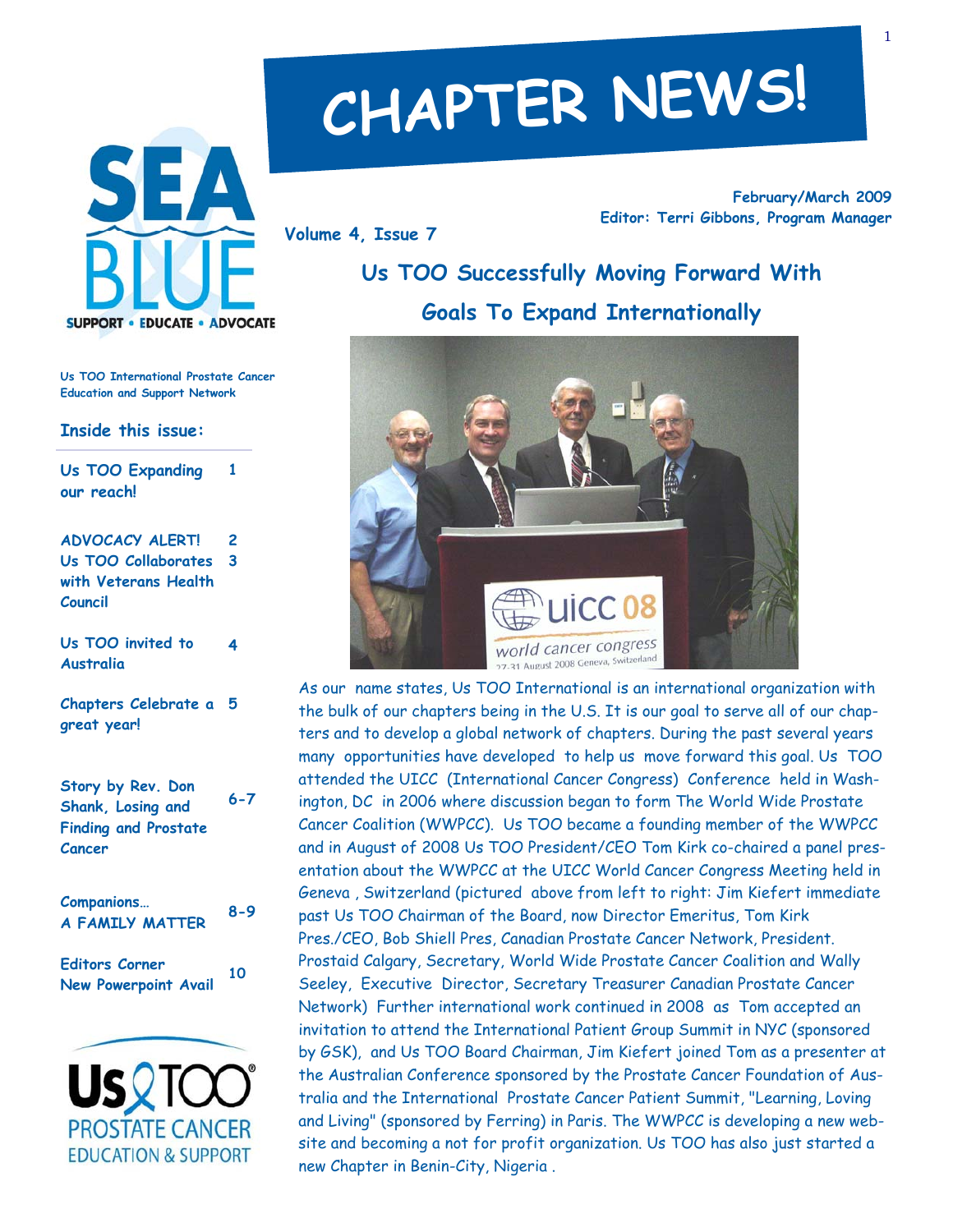#### **ADVOCAY ALERT..TIME TO ACT IS NOW!** <sup>2</sup>

As most of you know, each chapter is expected to have a designated Advocacy contact within their group. If you do not have one, we ask that you designate someone for that position ASAP. Once you do that, please be sure to either contact terri gibbons @ terri@ustoo.org or call at 800-808-7866 to let her know who that person is. Also, please be sure that person is registered in "Getting to Know You" @ **www.ustoo.org/knowyou.** Once they register they will be alerted via email through the Us TOO Network about is happening with Advocacy issues throughout the year

WHY? Us TOO has become much more active the past few years in the Advocacy Arena in Washington DC along with ZERO (the former National Prostate Cancer Coalition), PHEN (the Prostate Health Education Network) and AdMeTech Foundation.

Now in 2009, Us TOO has joined with ZERO, the Prostate Cancer Foundation (PCF), and any other organizations that are willing to actively and aggressively achieve support for the Department of Defense (DOD) Congressionally Directed Medical Research Program (CDMRP). The opportunity is now to affect decisions in Washington, DC.

We need you to act now as decision makers need to hear from those directly affected by prostate cancer. There are many materials developed for you. Look for "how-to" schedule a meeting, how to email and how to call Congress as well as frequently asked questions about the Prostate Cancer Research Program and the CDMRP. This information will be placed on the Us TOO website and also appears on Zero's website.

Us TOO has also worked for several years with the AdMeTech Foundation (Advanced Medical Research) to raise awareness in Congress about the need for better detection and treatment technologies for prostate cancer, particularly the need for a prostate equivalent of the digital mammography that has meant so much to detection and treatment of breast cancer. Look for information on this issue as well on the Us TOO webpage.

#### **Between now and the end of March, WE NEED YOU TO BECOME ACTIVE! on these priority issues!**

Fred Gersh the Regional Director for DC and the surrounding area continues to represent Us TOO as a member of the CLC (Cancer Leadership Council) and OVAC (One Voice Against Cancer). He is also now a new committee member of Veterans Health Council. Advocacy issues will now be an ongoing section of the Chapter News!

#### **Attention Chapter Leaders!**

Please check the Us TOO webpage to make sure that ALL of the information we have for your chapter is current on the "FIND A CHAPTER NEAR YOU" section of the website. Please also check your chapter information form that you have sent us in the past to be sure that all of this information is correct as well. Instead of requiring all of you to update your Chapter Information Forms like we have done in the past, I am only asking that you send me the form if you have changes. I will also be sending an email next week through our "Getting to Know You" network that will make this a simple process. I cannot stress how important it is for us to have correct contact information, specifically email addresses and phone numbers. Please be sure you are registered @ **www.ustoo.org/knowyou** thankyou! ~terri gibbons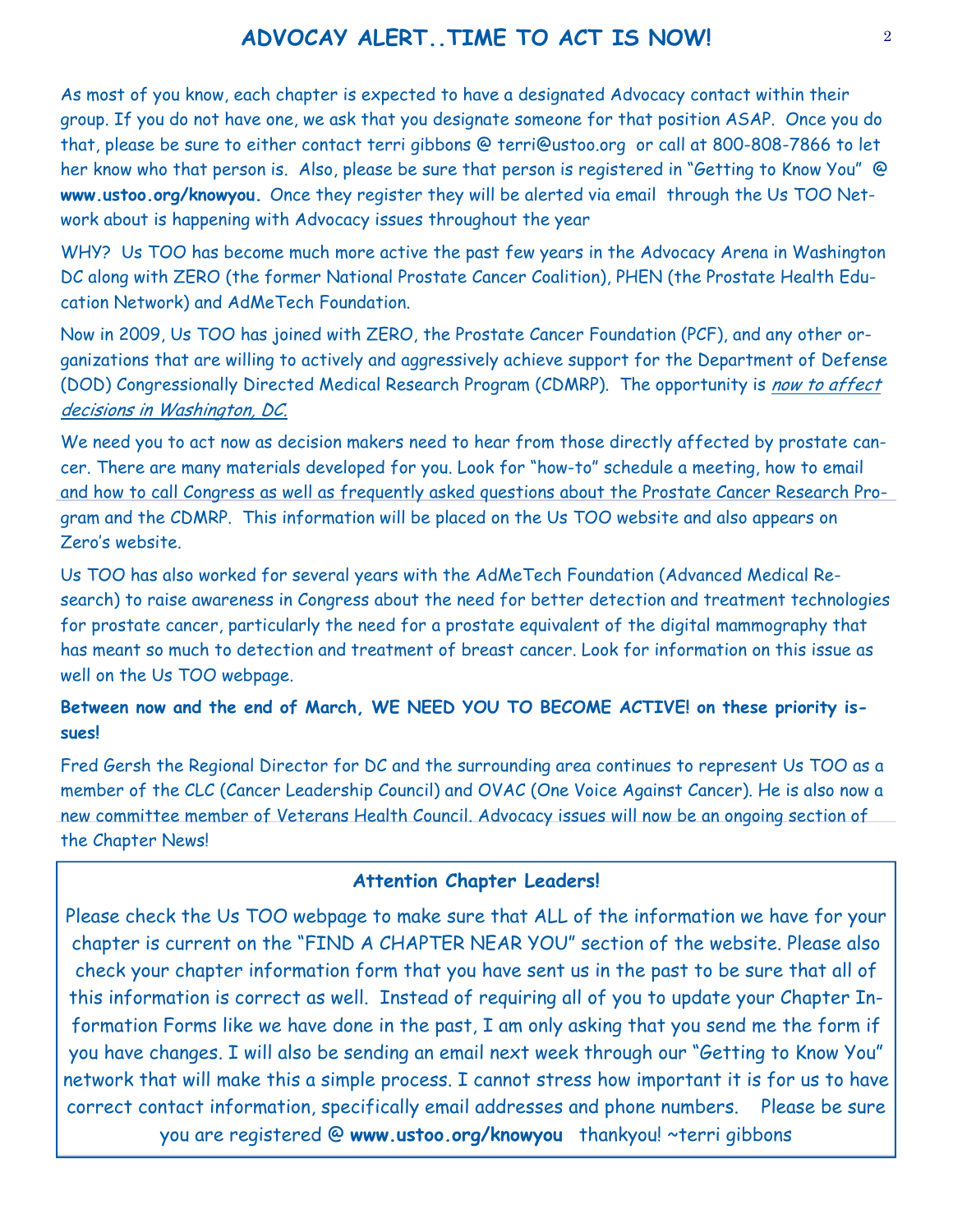### <sup>3</sup>**Us TOO International Collaborates with Vietnam Veterans of America and 40 Other National Professional Organizations, Creates Veterans Health Council**



improving veterans health through information and advocacy

The goal of the Veterans Health Council is to improve veterans' health through information and advocacy. The VHC's mission statement is to improve health care for veterans by creating an ongoing forum for members of the health professions, employee representatives, advocacy organizations, and healthcare firms to discuss, develop, and promote effective efforts to:

- 1) Inform veterans and their families about health issues and benefits available to them.
- 2) Educate health care communities about the multiple health issues associated with military service.
- 3) Develop materials on veterans' health issues for medical schools, nursing schools, teaching hospitals, and related educational outlets.
- 4) Advocate on behalf of veterans' healthcare initiatives.

Presently the VHC is gathering information and meeting with the goal to have a website up and running by early 2009 and provide accompanying literature, pamphlets, etc. Once specific dates are available, Us TOO will let you know. Additionally, national media publicity is planned throughout the veteran and non-veteran communities to complement this Veterans Health Council initiative.

DID YOU SERVE IN THE U. S. MILITARY? The department of Veterans Affairs has determined that certain illnesses have been associated with military service. Please check the list of illnesses and health concerns that have been identified with service during wars. If you served during one or more of the periods of war and have any of the diseases, you may be eligible for compensation, benefits and health care.

There are five work groups/sub-councils: Education, Information and Media Outreach, Advocacy and Research. Each of these groups is developing tasks and outcomes to help focus on specific health issues.

The Us TOO website will add the Veterans Health Council web-link once it is available. In the meantime please help Us TOO spread the word about this new endeavor. If there are any questions and or ideas you would like to see in this new program, please contact the Us TOO Regional Director:

Fred Gersh, 703-768-6001 email: fmgersh@cox.net

 "CAUTION: Military Service May Pose Increased Risks to Health" THE VETERANS HEALTH COUNCIL IS A PROGRAM OF VIETNAM VETERANS OF AMERICA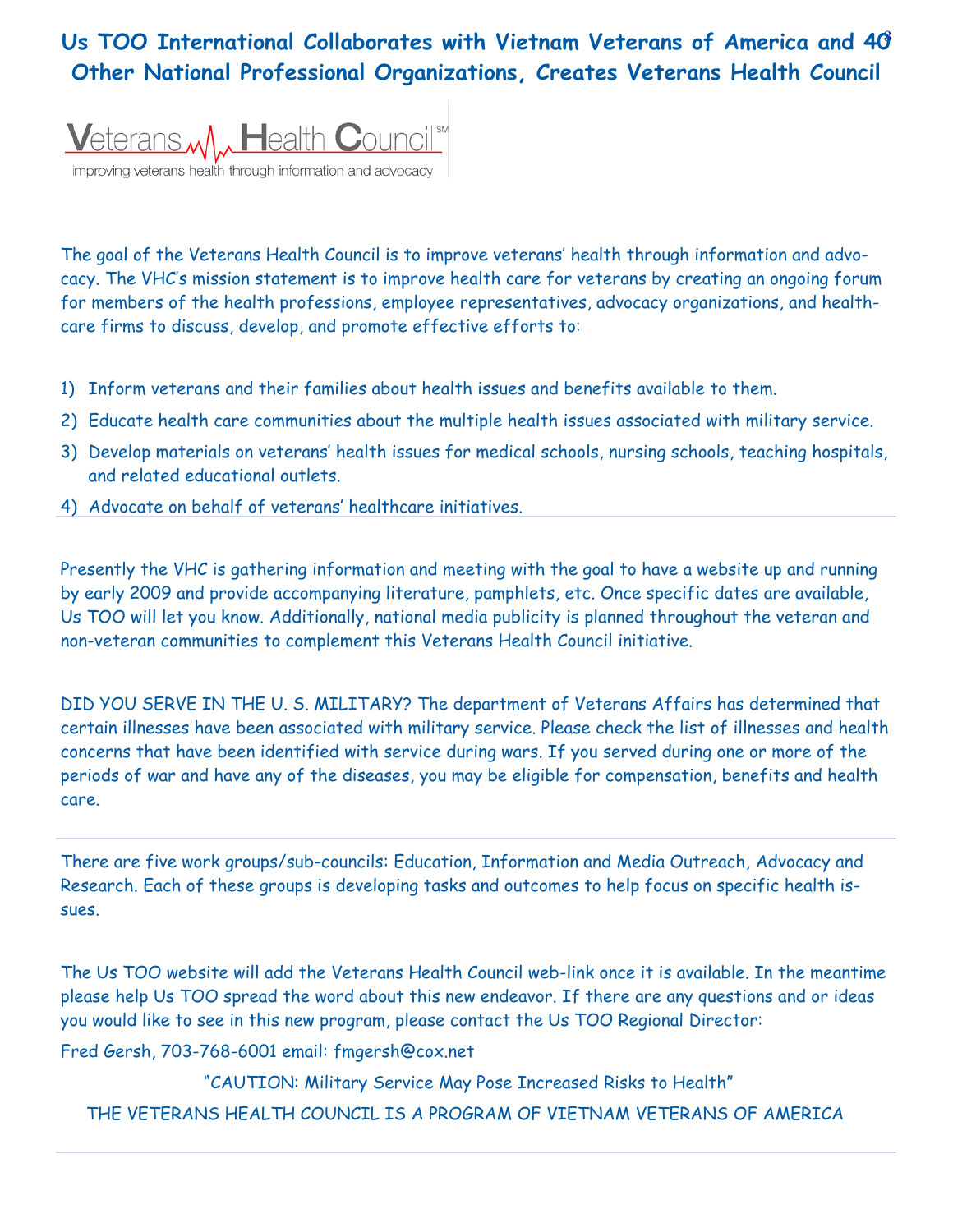#### 4 **Us TOO Receives Standing Ovation at the PCFA Conference in Australia!**

Tom Kirk and Jim Kiefert were invited as faculty to speak about and represent Us TOO at the Prostate Cancer Foundation Australia National Conference last November. Us TOO was one of the international delegations at the conference and the representatives are involved as Founding members of the new Worldwide Prostate Cancer Coalition. The WWPCC aims to improve the way prostate cancer is dealt with across the world. "Sharing ideas and looking at what works in different countries will greatly enrich the success of the Worldwide Prostate Cancer Coalition" shares Tom Hudson, President of the European Cancer Patients Coalition.

Like Us TOO, the Prostate Cancer Foundation of Australia operates almost 80 support groups nationwide who provide support and advocacy to men and their families affected by prostate cancer. The PCAF shared a "Declaration" at the conference. The declaration will "deliver something for posterity" which was one of the three objectives they had for the conference.

PCFA conducted surveys prior to the conference and significant committee work during the 2 day conference to achieve that goal.



Tom and Jim presented a session on advocacy and took part in the panel session pictured below.

From left to right: Jim Kiefert from Us TOO, Dr. Stephen Strum, Tom Kirk, Us TOO, Andrew Giles , CEO of Prostate Cancer Foundation Australia, Tom Hudson, Pres. European Cancer Patients Coalition and Virgil Simmons from PROnet are all smiles after receiving a "standing ovation" from the crowd after their panel session!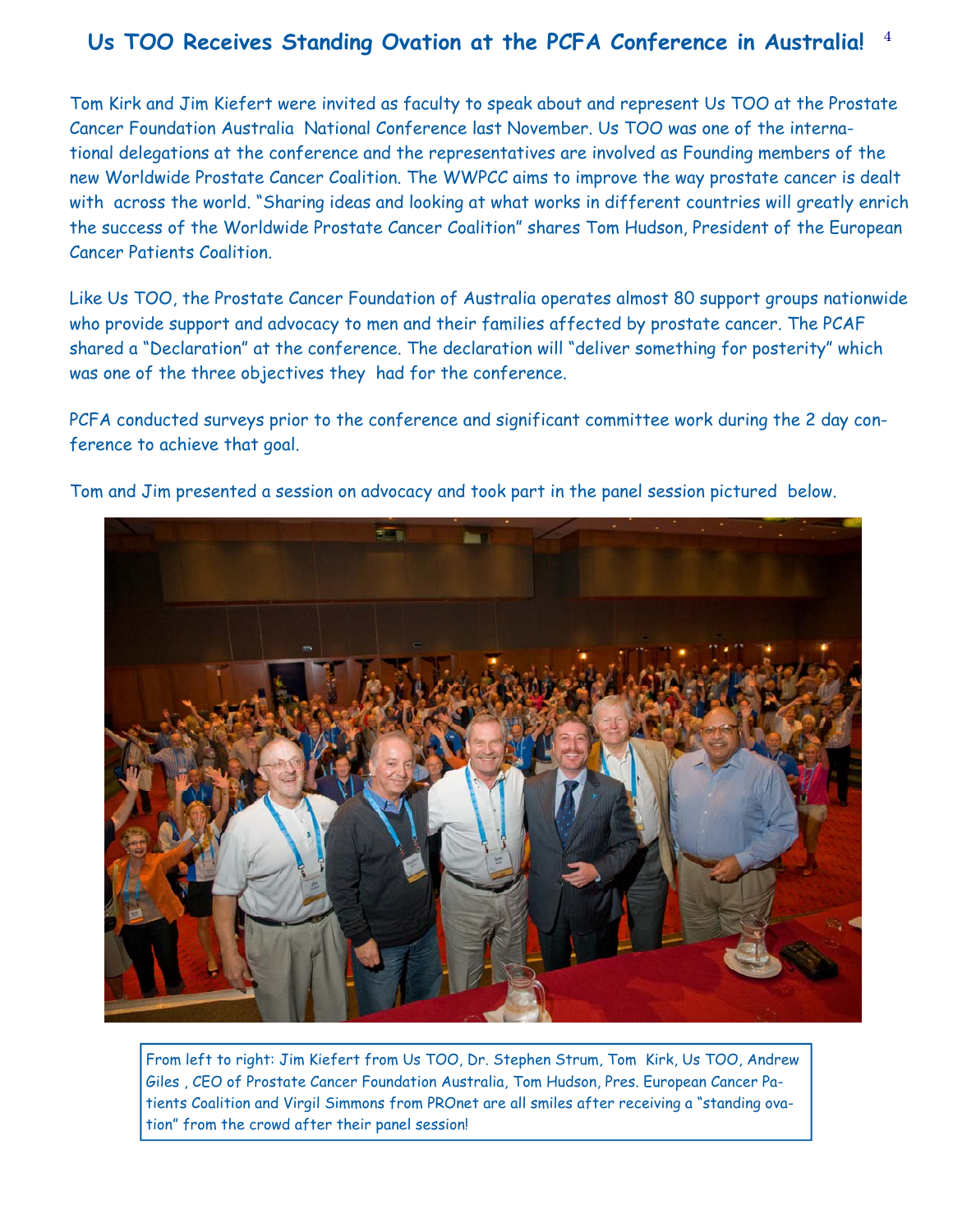#### <sup>5</sup>**Chapters Celebrate the Past Year!**



The Us TOO "Hotties" Lancaster Ohio Group celebrate the year at their 2008 Christmas Party. "We had a meal of fish and chicken, evidently the food group, along with a few "spirits" one needs to transform", shares member Keith Stought. They often use humor in there message to reach men and spread the news to others about prostate cancer and the need for early detection. "We have a great time, and to think we would have never met except through adversity" says Chapter Leader Dr. Bill Stevens. I cherish our friendships. "I love these guys" shares Terri Gibbons staff member of Us TOO. They truly inspire me, and I admire the way they work together as a team to build the sustainability of their chapter.

**Yes Virgina, there is a group that can overcome any obstacle….** 

**One just has to have the determination and resolve to change the situation. One would never believe the revelation that can materialize if the desire is there.** 

**–Keith Stought, Us TOO,Lancaster, Ohio.** 



MedCenter One Us TOO Chapter from Bismarck, North Dakota battled the below zero temperatures to celebrate their December Potluck Dinner at "Spirit of Life Catholic Parish".

The church lets them use their facility for their monthly meetings. "They have been a blessing to our group" , shares Chapter leader Dave Knudson. Medcenter one Us TOO is beginning their 12th year as an Us TOO support Group and they look forward to another great year!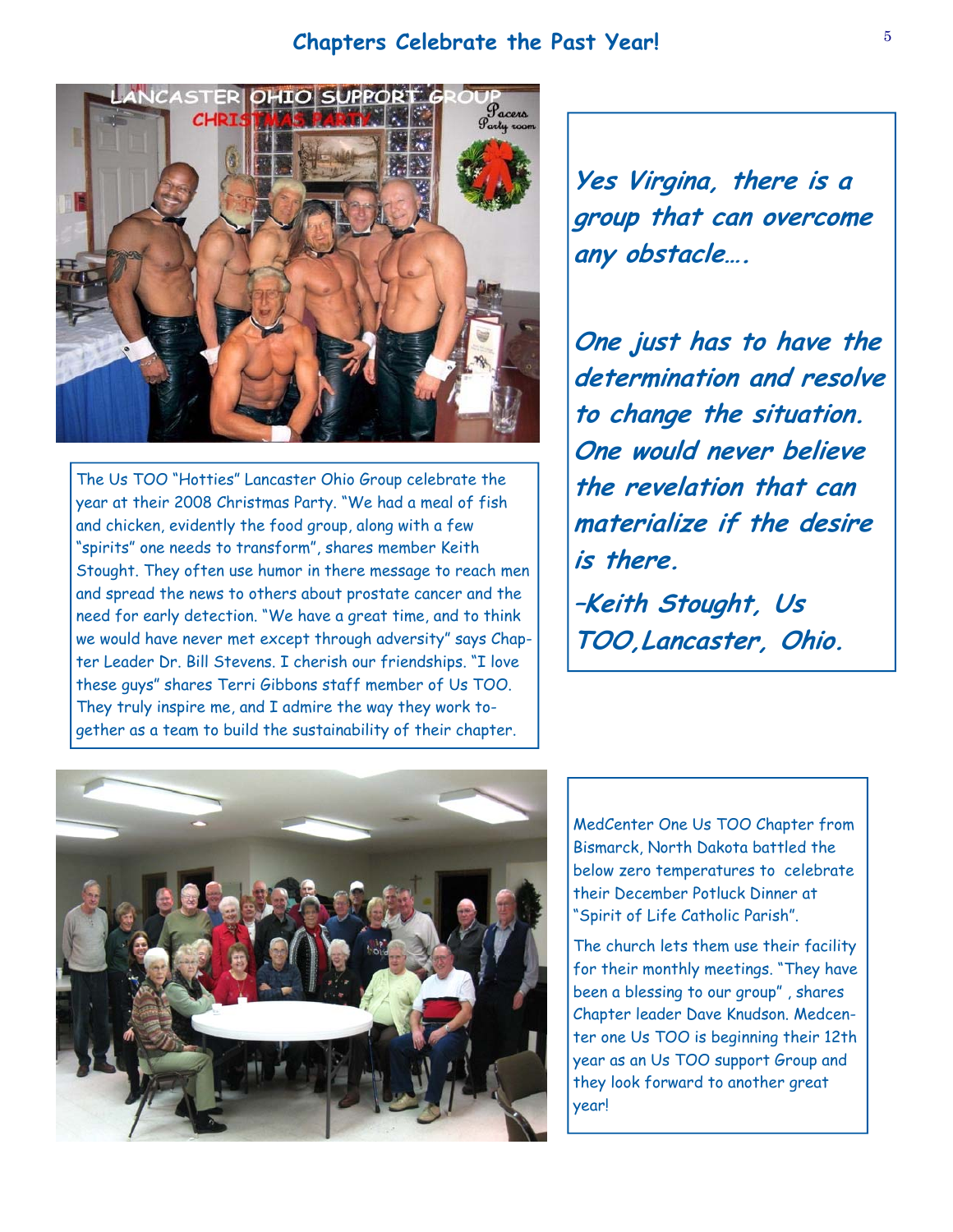## <sup>6</sup>**Losing and Finding and Prostate Cancer By Rev. Don Shank, M.Div. Oncology Chaplain Us TOO Provena Saint Joseph Hospital, Elgin, Ill.**

Most of us males found our sexual identity in sexual experiences in our teen years and beyond. It was one of a number of strong motivations to marry.

It became one of those intimate experiences that bonded us with and too our spouses. It brought enhancement to your marriage, meaning to our lives, and fulfillment to our existence.

But them came Prostate Cancer and as a result of many medical interventions, "sex went south". For some it was only a temporary interruption, for others it was of a more permanent nature. Something very important was no longer part of our lives.

So what was left? Can life still be worth living without fulfilling sexual experiences? Truly something has been lost!

But even in our best and most fulfilling sexual experiences many males came to realize that while sex brought intimacy, one could and did not have sex without intimacy!

Just as it is possible to have sex without love, it is also possible to have love without sex!

To some men that may seem "far fetched", but more and more we come to realize that there is truly a life, a very good life, even without sex, as millions of men and women have discovered.

From our inception we yearn for love. To love and to be loved is one of our most basic human needs. As Victor Hugo declared in his immortal Le Miserables, "The supreme happiness in life is the conviction that we are loved."

Our relationships, as partners, is to build on patterns of interaction. But mostly our relationships are built on love. We can grow in our love for one another, and we can grow out of love for one another. We soon discover that relationships can stagnate and that true love, deep and lasting love and intimacy, is a whole lot more than "good sex" or even the absence of sex. It is the result of years and years of the giving of ourselves, in trust and forbearance, in the opening of our inner being to our spouses, and ultimately to be bonded spiritually with our mates.

We yearn for love! The last words we want to speak to those closest to us before we are die are, "I love you." It is the last words we wish to have spoken to us before we die.

As the Apostle Paul declared in his memorable 13th Chapter of First Corinthians, "love never ends." It is ultimately what matters most in our lives. Have we been loved? Have we freely given love? And very often has little if anything to do with sex.

But to love and be loved is more complicated than just saying "I love you". The key to fulfilling life and a good marriage or relationship is this: Are you willing to invest the time, and energy and emotions it requires to be both giving and forgiving! Giving and forgiving are intricate parts of any meaningful relationship. The joy of giving and being forgiven are among life's most fulfilling moments. We often confuse the giving of "things", for the giving of ourselves. The giving of ourselves to our partners is the ultimate gift we can give, and again it may have very little to do with sex.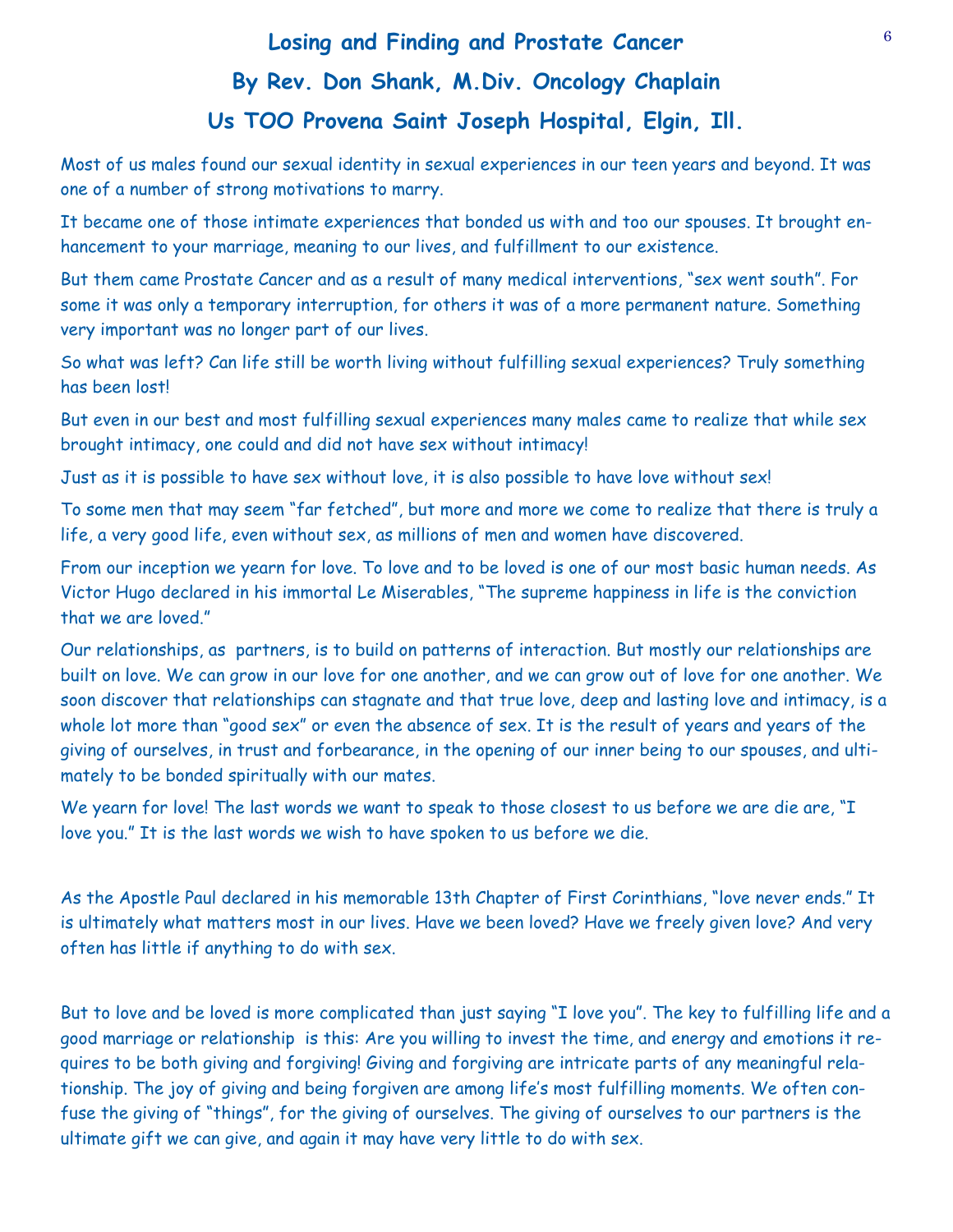It is in such an act of giving that we discover intimacy, a deep bonding that transcends the physical and unites us with our partners, and ultimately that intimacy can lead to the deepest of all intimacies. Our intimacy with God our Creator.

Intimacy can be physical, and that can be and for many of us has been "out of this world". But intimacy can transcend the physical, it can open for us a "new world" of connectedness with our partner as we enter into a "new arena of being". Being deprived of sex, can be for some, a most devastating experience. Some have "worked their way through" that time. To discover, a deeper and more intimate relationship with their partner. Others, have not been able to make that transition, and it has left them with anger and depression.

All of life as well as the aging process itself, is being able to adjust from what "once was" to "what is now". It can be for us a "new beginning" or a "sorrowful ending". We each will, in multiple ways, decide.

I share this quote from Matthew Kelly's book. "The Seven Levels of Intimacy"

"Sex is not intimacy. It can be a part of intimacy, no question, but sex doesn't equal intimacy. It doesn't come with a guarantee of intimacy. Sex isn't absolutely necessary for intimacy, And yet, almost every reference to intimacy in modern culture is a reference to sex. Intimacy is the one thing that a person cannot live happily without. Think about it. Who are the happiest people you know? Do they have sex or do they have intimacy? Some few



**Rev. Don Shank** is a nine year PCa survivor. He has worked for the past six years as the Oncology Chaplain for the Regional Cancer Care Center of Provena St. Joseph Hospital in Elgin, Il. , and has interviewed hundreds of PCa patients. He is the Chapter Leader for two Us TOO groups each month, and facilitated along with Dr. Jeffrey Shafer, Radiation Oncologist three Special Us TOO sessions on the impact of prostate cancer as it relates to male sexual function and its impact on husband/wife/partner relationships.

have both, but those who are happiest are those who have given of themselves and found fulfillment beyond themselves. We can survive without intimacy, you cannot thrive without it".

It is my prayer for each one of use who are cancer survivors that we will have discovered in this cancer journey that while we have been forced into a "new masculinity", we may well discover a new and deeper understanding of the meaning of intimacy with our partner, and hopefully, also with our God.

-Rev. Don Shank 10/2008

**Volunteers needed to help find auction items for the Us TOO Auction coming up in June. Please contact Pam Barrett @ pam@ustoo.org or 1-800-808-7866 if you are interested in helping out. We encourage Chapter participation! Donate an item through your chapter and be sure to ask your members to donate items as well!** 



June 8, 2009 -**Tune 23 2009**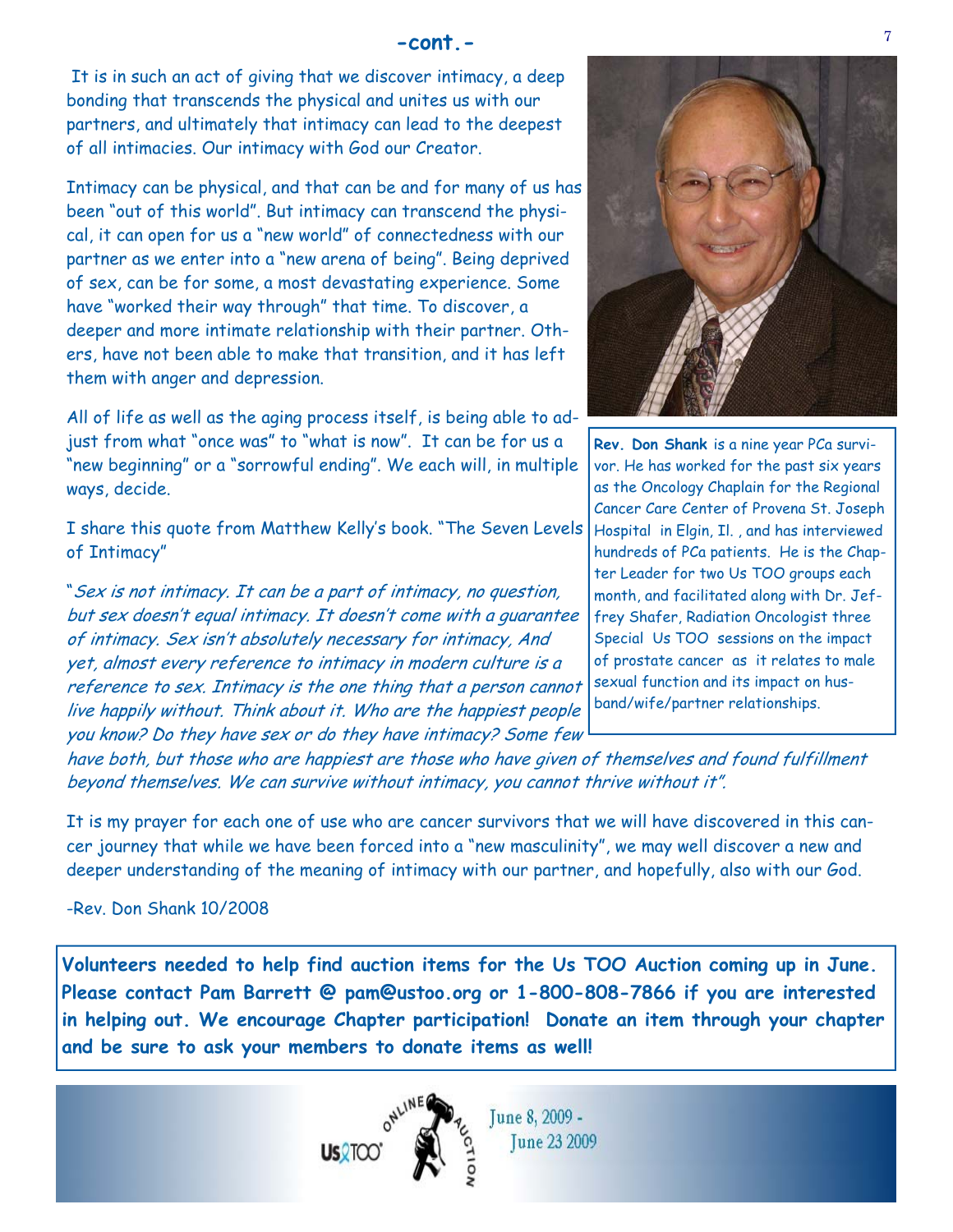#### **Companions….A Family Matter**



Welcome to a Chapter News series brought to you by the Us TOO's Companions and Family Advisory Panel.

These articles, addressing every day life situations faced by those living with prostate cancer, are designed to support you and your spouse/partner and family members. The topics will include everything from food and exercise, to love and relationships. Please feel free to share your thoughts, feeling, reflections and even recipes for upcoming issues of the Chapter News! Send them to terri@ustoo.org.

#### **Part One – What You Eat Matters!**

It is no great mystery that everyone in the household is deeply impacted by prostate cancer. Everyone in the family experiences fear, restless nights, and life disruption. Not only does the patient/survivor experience significant physical changes but the entire family often also experiences changes in day-today living. Routines and schedules can change as well as relationships and roles. Even seemingly mundane things like meals times and menus often change in response to new dietary needs.

Change can be hard. In fact, most people don't like change! Change can be doubly difficult when it comes to food. In the face of changing dietary needs, we encourage the whole family to view new and different prostate healthy foods as an adventure, rather than a punishment. Start with one new recipe and engage the whole family in a "taste-test." Allow everyone to weigh in and make it an adventure. So what if you don't like something the first time – just keep looking and trying! You may be surprised at the results when a new recipe meets an open mind. Once you find a few new favorites, incorporate them in to "special" meals and make dining and event!

 Here are two recipes to get you started from **The Prostate Forum Nutrition Guide - Eating Your**  Way to Better Health, by Charles E. Myers, Jr. MD, Sara Sgarlat Steck, RT, and Rose Sgarlat Myers, Pt PhD (First Edition)

#### **Barley & Lentil Soup**

Barley and lentils go together like love and marriage. After you taste this soup, you will understand. Note that the spices in this concoction completely replace any fat.

Shopping List

| 1 cup lentils                   | 1/4 teaspoon coriander                                    |
|---------------------------------|-----------------------------------------------------------|
| 1/2 cup medium barley           | 1/2 teaspoon black pepper                                 |
| 6 cups water or vegetable stock | 2 teaspoons Tabasco sauce                                 |
| 1<br>medium onion               | 1/4 teaspoon salt                                         |
| 4 garlic cloves                 | Preparation:                                              |
| 2 celery stalks                 | Dice vegetables. Combine all ingredients, with excep-     |
| 3 carrots                       | tion of the salt, and bring to a boil. Reduce to a simmer |
| 1/2 teaspoon oregano            | and cover. Cook for one hour. Add salt and serve.         |
| 1/2 teaspoon cumin              | Prep Time: 1 1/4 hours- Serves 8                          |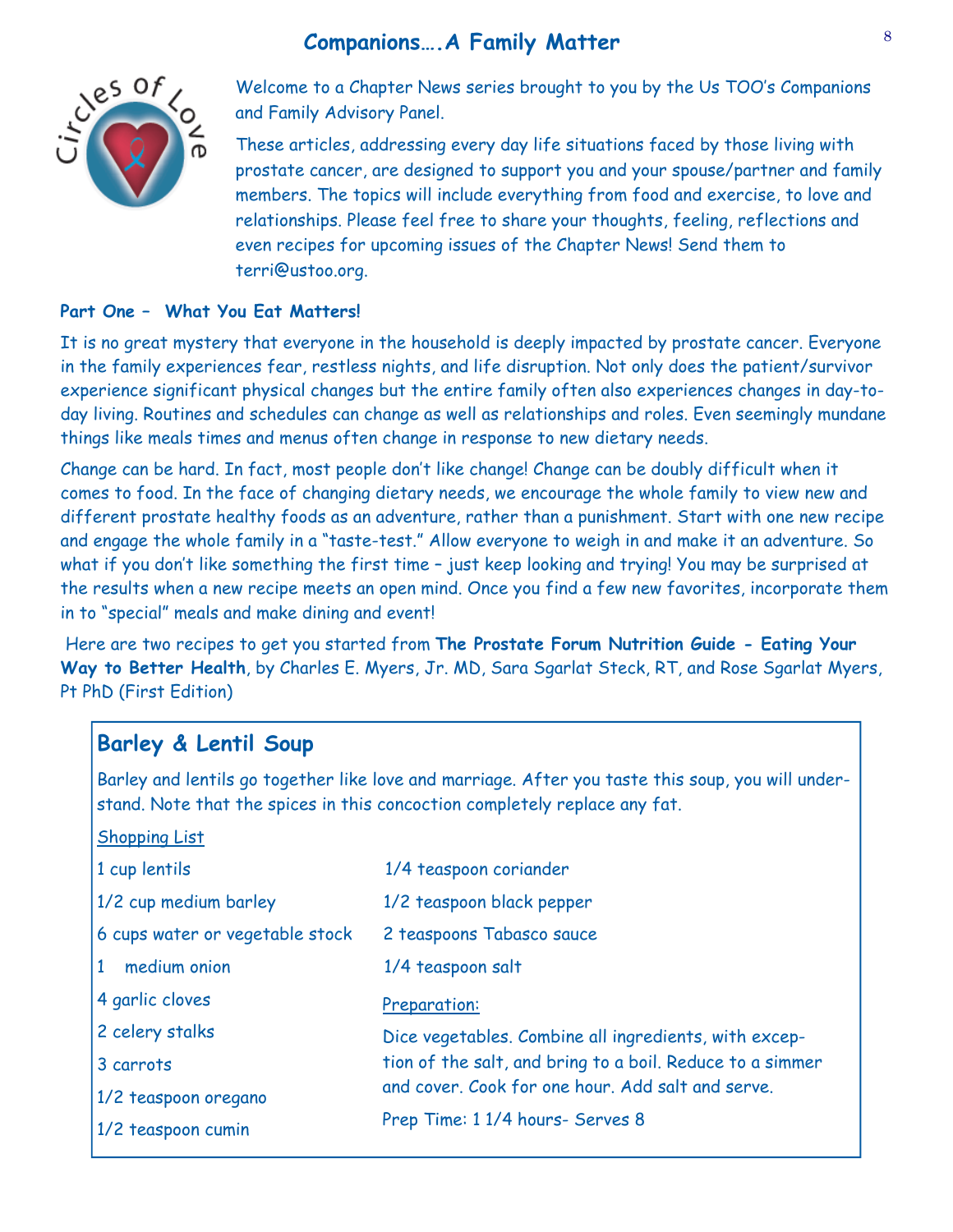#### **Orange Roughy with Lemon/Orange Sauce**

Orange roughy is wonderful when cooked this way. It adds a special touch for an elegant meal.

#### Shopping List

#### **Sauce**

2 tablespoons orange juice 3 tablespoons lemon juice 2 teaspoons lemon zest 1 teaspoon dry mustard 1 1/2 tablespoons extra virgin olive oil Pinch white pepper Main Dish 8 greens beans, cut on the diagonal 2 carrots, cut into fine sticks 2 pounds orange roughy fillets 1/2 teaspoon white pepper 2 scallions, thinly sliced 2 shallots, finely chopped Skin of one lemon, cut into thin strips Preparation

Preheat oven to 400° . Spray Olive Oil Pam on a large enough baking dish to hold the fish in a single layer. In a small bowl, whisk together all sauce ingredients until well blended. Set aside. Bring a pot of water to a boil and add green beans and carrots, cook for 2 minutes, remove with a slotted spoon, and plunge them into ice water. Set aside. Rinse fish, pat dry, and place it in the oiled baking dish. Cover with a lid or foil wrap. Bake until the fish is flaky, about 12 minutes. Transfer the fish to a warm serving platter. Sprinkle with the cooked vegetables, scallions, shallots, and lemon strips. Spoon the sauce over the fish and serve.

**From Us TOO's Circles of Love Companion and Family Advisory Panel:** 

#### **The Unseen Patient**

**Prostate cancer is a disease of the patient, the partner or spouse, and the family. While the patient experiences cancer in their body, those closest to the patient have an experience of prostate cancer that is very real. Us TOO's companion and family advisory panel continues to uphold this belief and actively seek opportunities to acknowledge, empower and support companions, partners, spouses and family members of men with prostate cancer.**

**Are you interested in participating in this vibrant dialog and community? If so, the Us TOO companion and family advisory panel would like to hear from you. We meet for 45-60 minutes via conference call on a quarterly basis, or as the needs arise. Please contact Elizabeth at elizabeth@ustoo.org for additional information.**



Prep time: 45 minutes. Serves 4

**Please share your Prostate Healthy Recipes!**